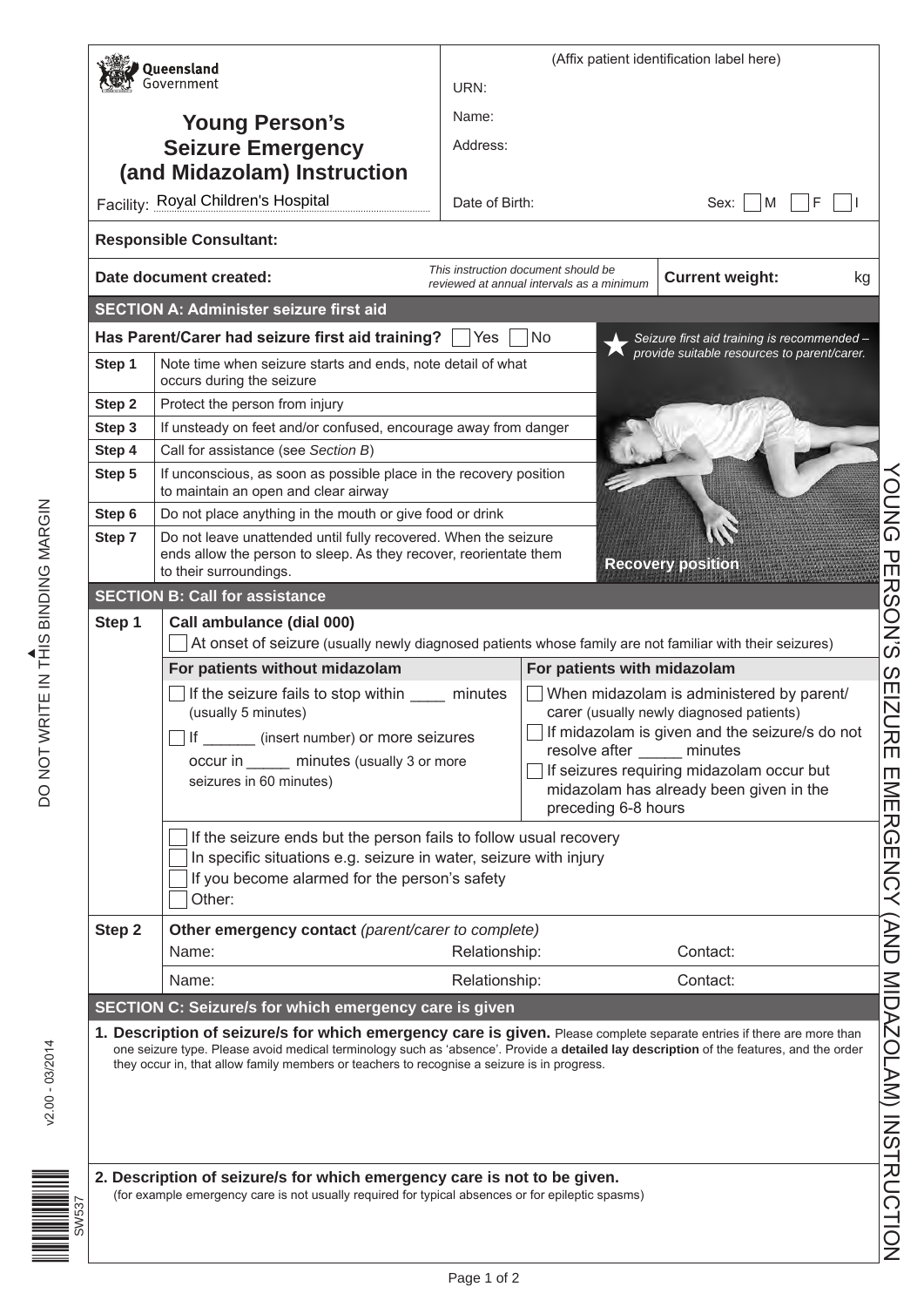| <b>SECTION D: Midazolam administration instructions</b>                                                                                                                                                                                                                                                                   |                                                                                                               |            |                       |       |  |  |  |
|---------------------------------------------------------------------------------------------------------------------------------------------------------------------------------------------------------------------------------------------------------------------------------------------------------------------------|---------------------------------------------------------------------------------------------------------------|------------|-----------------------|-------|--|--|--|
| No ► If 'No' please cross through rest of this section and<br>Midazolam to be used by parent/carer?<br>Yes<br>do not provide Midazolam Instruction to parent/carer.<br>For usual indications for parent/carer midazolam use<br>see 'Who should use midazolam?' in the Midazolam<br>Information document (attached below). |                                                                                                               |            |                       |       |  |  |  |
| When is midazolam to be used? [Strike through if midazolam not used]                                                                                                                                                                                                                                                      |                                                                                                               |            |                       |       |  |  |  |
| For seizure/s described in Section C(1) only                                                                                                                                                                                                                                                                              |                                                                                                               |            |                       |       |  |  |  |
| If seizure/s last longer than _____ minutes (usually 5 minutes, as most seizures resolve by themselves before 5 minutes)                                                                                                                                                                                                  |                                                                                                               |            |                       |       |  |  |  |
| Other:                                                                                                                                                                                                                                                                                                                    | If ______ (insert number) Or more seizures occur in ______ minutes (usually 3 or more seizures in 60 minutes) |            |                       |       |  |  |  |
|                                                                                                                                                                                                                                                                                                                           |                                                                                                               |            |                       |       |  |  |  |
| How is midazolam to be administered? [Strike through if midazolam not used]                                                                                                                                                                                                                                               |                                                                                                               |            |                       |       |  |  |  |
| Buccal (against cheek, does not need to be swallowed, administration preferable if there is a blocked/runny nose or the child is aware)                                                                                                                                                                                   |                                                                                                               |            |                       |       |  |  |  |
| Intra-nasal (half dose each nostril, administration preferable if there is vomiting or heavy salivation)<br>Either buccal or intra-nasal (recommended, to allow parent/carer to choose optimal route)                                                                                                                     |                                                                                                               |            |                       |       |  |  |  |
|                                                                                                                                                                                                                                                                                                                           |                                                                                                               |            |                       |       |  |  |  |
| How much is to be given? [Strike through if midazolam not used]                                                                                                                                                                                                                                                           |                                                                                                               |            |                       |       |  |  |  |
| Give $\frac{m}{m}$ mg = $\frac{m}{m}$ mL of 5mg/mL solution (do not use other strength solutions) = $\frac{m}{m}$<br>Dose is 0.3mg/kg subject to rounding to nearest 0.1mL and to a maximum dose of 10mgs for any parent/carer use.                                                                                       |                                                                                                               |            |                       | mg/kg |  |  |  |
| What to do after midazolam is administered? [Strike through if midazolam not used]                                                                                                                                                                                                                                        |                                                                                                               |            |                       |       |  |  |  |
| • Return to following seizure first aid procedures.                                                                                                                                                                                                                                                                       |                                                                                                               |            |                       |       |  |  |  |
| • Record that midazolam was administered (date, time, amount, response), safely discard any open ampoules.                                                                                                                                                                                                                |                                                                                                               |            |                       |       |  |  |  |
| • If the full dose of midazolam in Section D has been given, no further midazolam should be given outside of<br>hospital for a period of 6-8 hours.                                                                                                                                                                       |                                                                                                               |            |                       |       |  |  |  |
| • If the person has seizures that meet criteria for midazolam administration again before 6-8 hours has elapsed,                                                                                                                                                                                                          |                                                                                                               |            |                       |       |  |  |  |
| call emergency services for assistance.                                                                                                                                                                                                                                                                                   |                                                                                                               |            |                       |       |  |  |  |
| <b>Completed by</b>                                                                                                                                                                                                                                                                                                       |                                                                                                               |            |                       |       |  |  |  |
| <b>Responsible Consultant:</b>                                                                                                                                                                                                                                                                                            |                                                                                                               |            | Signature:            |       |  |  |  |
| It is recommended that young people with epilepsy requiring home midazolam are under<br>regular review with a Paediatrician or Paediatric Neurologist.                                                                                                                                                                    |                                                                                                               |            | Date:                 |       |  |  |  |
| <b>Position title:</b>                                                                                                                                                                                                                                                                                                    | Institution:                                                                                                  |            | Contact (phone/page): |       |  |  |  |
|                                                                                                                                                                                                                                                                                                                           |                                                                                                               |            |                       |       |  |  |  |
| Education of parent/carer administering midazolam<br>I confirm I have undertaken education of the parent/carer below and am satisfied they understand how to follow                                                                                                                                                       |                                                                                                               |            |                       |       |  |  |  |
| the steps for managing a seizure emergency as outlined in this document. I also confirm that I have provided<br>education in relation to midazolam and its administration (delete if midazolam not prescribed).                                                                                                           |                                                                                                               |            |                       |       |  |  |  |
| Name of educator:                                                                                                                                                                                                                                                                                                         |                                                                                                               |            | Signature:            |       |  |  |  |
|                                                                                                                                                                                                                                                                                                                           |                                                                                                               |            |                       |       |  |  |  |
| Education should be given by a person competent in the clinical care of a child with<br>epilepsy, including in emergency seizure management.                                                                                                                                                                              | Date:                                                                                                         |            |                       |       |  |  |  |
| <b>Position title:</b><br>Institution:                                                                                                                                                                                                                                                                                    |                                                                                                               |            | Contact (phone/page): |       |  |  |  |
| Parent/carer statement                                                                                                                                                                                                                                                                                                    |                                                                                                               |            |                       |       |  |  |  |
| I confirm I have undertaken education on the steps involved in managing a seizure emergency as outlined in this<br>document. I understand how to administer midazolam and am satisfied that I am competent to do so (delete if<br>midazolam not prescribed).                                                              |                                                                                                               |            |                       |       |  |  |  |
| Name of parent/carer:                                                                                                                                                                                                                                                                                                     |                                                                                                               | Signature: |                       | Date: |  |  |  |
|                                                                                                                                                                                                                                                                                                                           |                                                                                                               |            |                       |       |  |  |  |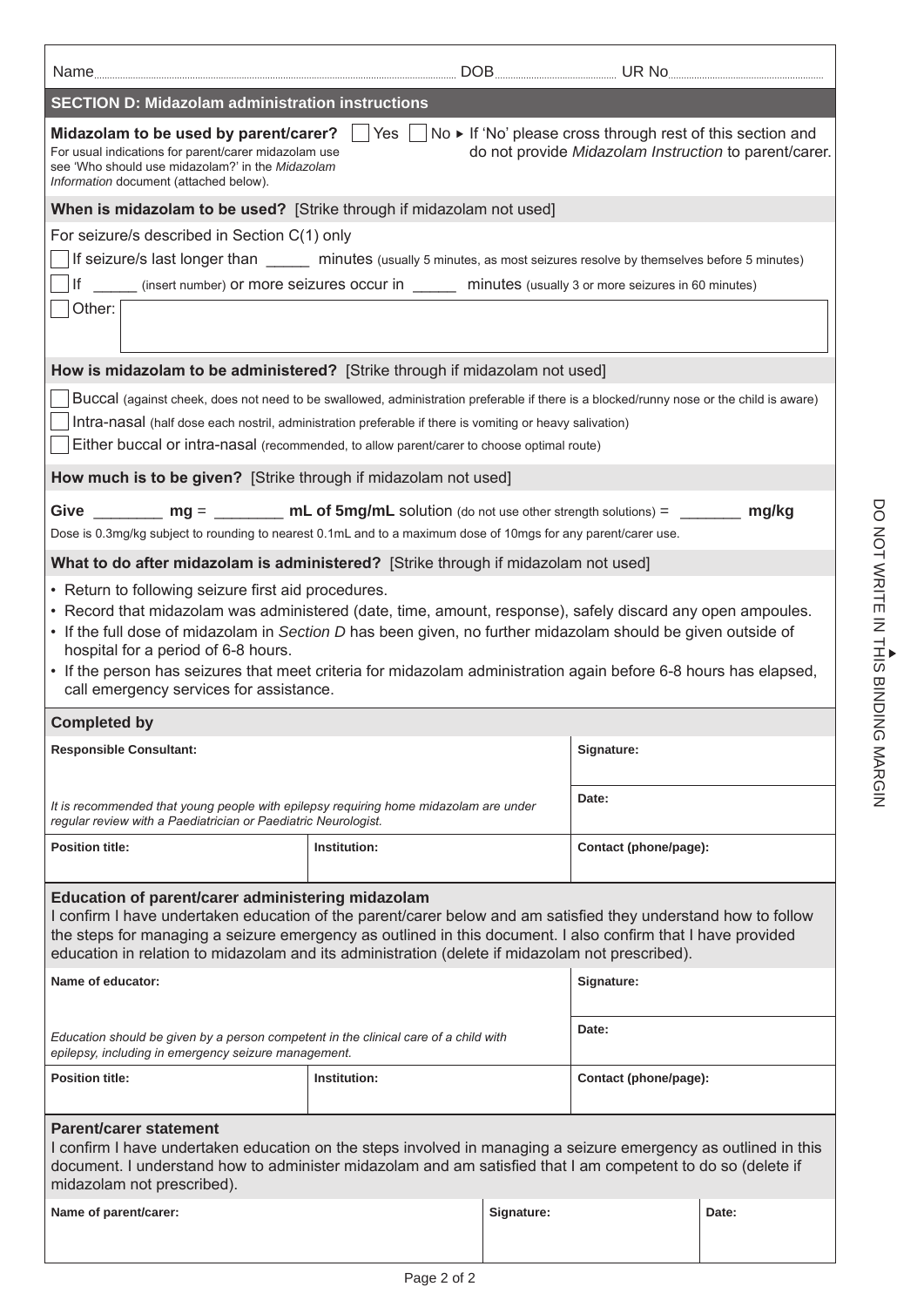

## **Midazolam Information**

(this document accompanies the *Young Person's Seizure Emergency and Midazolam Instruction*)

| What is midazolam              | Midazolam (Hypnovel) is a benzodiazepine medication like diazepam, clonazepam and clobazam. It is<br>rapidly absorbed through mucosal membranes (the lining of the cheek and nose) and penetrates into<br>the fluid around the brain. It is effective in stopping seizures if seizures do not stop of their own accord.                                                                                                                                                                                                                                                                                                                                                                                                                                                                                                                                                                                                                                                                                                                                                                                                                                                                                                                                                                                                                                                                                                                                                                                                   |
|--------------------------------|---------------------------------------------------------------------------------------------------------------------------------------------------------------------------------------------------------------------------------------------------------------------------------------------------------------------------------------------------------------------------------------------------------------------------------------------------------------------------------------------------------------------------------------------------------------------------------------------------------------------------------------------------------------------------------------------------------------------------------------------------------------------------------------------------------------------------------------------------------------------------------------------------------------------------------------------------------------------------------------------------------------------------------------------------------------------------------------------------------------------------------------------------------------------------------------------------------------------------------------------------------------------------------------------------------------------------------------------------------------------------------------------------------------------------------------------------------------------------------------------------------------------------|
| What is midazolam<br>used for? | Midazolam has a number of uses in medicine. It can be used for sedation for procedures. In Australia,<br>Midazolam is not yet approved by the Therapeutic Goods Authority for seizure emergencies, however<br>it is widely recognized to be very effective for this purpose. It is widely used by doctors across Australia<br>and in many countries around the world for seizure emergencies.                                                                                                                                                                                                                                                                                                                                                                                                                                                                                                                                                                                                                                                                                                                                                                                                                                                                                                                                                                                                                                                                                                                             |
| How is it given?               | Buccal (cheek): midazolam can be given by trickling it into the cheek. If the solution lies against the<br>inner lining of the cheek it will be absorbed into the blood stream rapidly (ideally trickle it in with the<br>young person lying on their side and direct it against the cheek that is closest to the ground).<br>Intra-nasal (nose): midazolam can be dripped into the nose or can be converted into a fine mist using a<br>nasal atomizer (nasal atomizers are available from some pharmacies in Queensland or on request from<br>Epilepsy Queensland).<br>Ambulance officers may give it other ways, such as by injection into muscle (and at different doses,<br>according to their policies), however it is absorbed just as fast or faster from the intra-nasal or buccal<br>routes.<br>Whether you use the nose or the cheek for administration may depend on:<br>• If your child has a blocked or runny nose<br>• If your child frequently vomits or has excess saliva in their mouth during seizures<br>• If your child is awake during seizures (nasal administration can be irritating)<br>• The position the child is in when they have a seizure (e.g. upright in a chair or on the floor)<br>Midazolam does not need to be swallowed. It is absorbed from the lining of the inner cheek and<br>therefore, if swallowed, will be less effective (but swallowing is not harmful).                                                                                                                 |
| <b>Potential side effects?</b> | • Drowsiness<br>• Headache, weakness, tiredness, hiccups<br>• Irritation and stinging in the nostrils (intra-nasal route)<br>• Altered mood and balance (giggly, hyperactivity, unsteady on feet)<br>• Confusion and disorientation can occur after a seizure or after midazolam<br>• Slow shallow breathing. In rare circumstances, this can be marked - if this occurs commence first aid<br>measures and call an ambulance immediately.                                                                                                                                                                                                                                                                                                                                                                                                                                                                                                                                                                                                                                                                                                                                                                                                                                                                                                                                                                                                                                                                                |
| Who should use<br>midazolam?   | Home midazolam is considered when:<br>• A young person with epilepsy has parents/carers that have completed education in the administration<br>of midazolam and are confident in their ability to do this (mandatory - the doctor should ensure this is<br>the case before prescribing midazolam)<br>• A young person with epilepsy has a track record of prolonged (5 minutes or more) seizures or<br>seizures that occur very frequently (typically seizures that are < 20 minutes apart, especially if<br>there is poor recovery of the person between seizures, are considered frequent enough to warrant<br>midazolam)<br>• A young person with epilepsy lives remotely from emergency services<br>• A young person has a history of recurrent prolonged febrile convulsions                                                                                                                                                                                                                                                                                                                                                                                                                                                                                                                                                                                                                                                                                                                                         |
| <b>Important tips</b>          | Ensure that you have plastic midazolam ampoules with solution strength of 5mg/mL and check regularly<br>that the supply has not passed its expiry date. Return any expired stock to your pharmacy and get a<br>new prescription. To obtain plastic ampoules you may have to ask your doctor to write 'plastic ampoules'<br>on the prescription and inform your pharmacist in advance so he/she can order these in. To obtain<br>nasal atomisers you may need to speak to your pharmacist or Epilepsy Queensland or Epilepsy Action<br>Australia. The midazolam ampoules state 'for slow iv or im injection' but this solution is still appropriate<br>for buccal or intranasal administration.<br>Midazolam should be available to your young person in emergencies. This means that it should<br>travel with them. Midazolam should be securely stored in your home but exercise caution with locking<br>cupboards if keys cannot be located in an emergency.<br>Midazolam should be protected from light and kept at room temperatures $8 - 25^{\circ}$ C (not in the fridge) –<br>this means you may have to use a cooler bag, with the midazolam wrapped in foil for light protection for<br>outings. Avoid leaving midazolam in hot locations such as in the car in summer.<br>If exposed to light (or when the foil wrapping is opened), midazolam will have a shorter expiry date.<br>The package should be relabeled with an expiry date 8 months from the time of opening the foil package<br>or light exposure. |